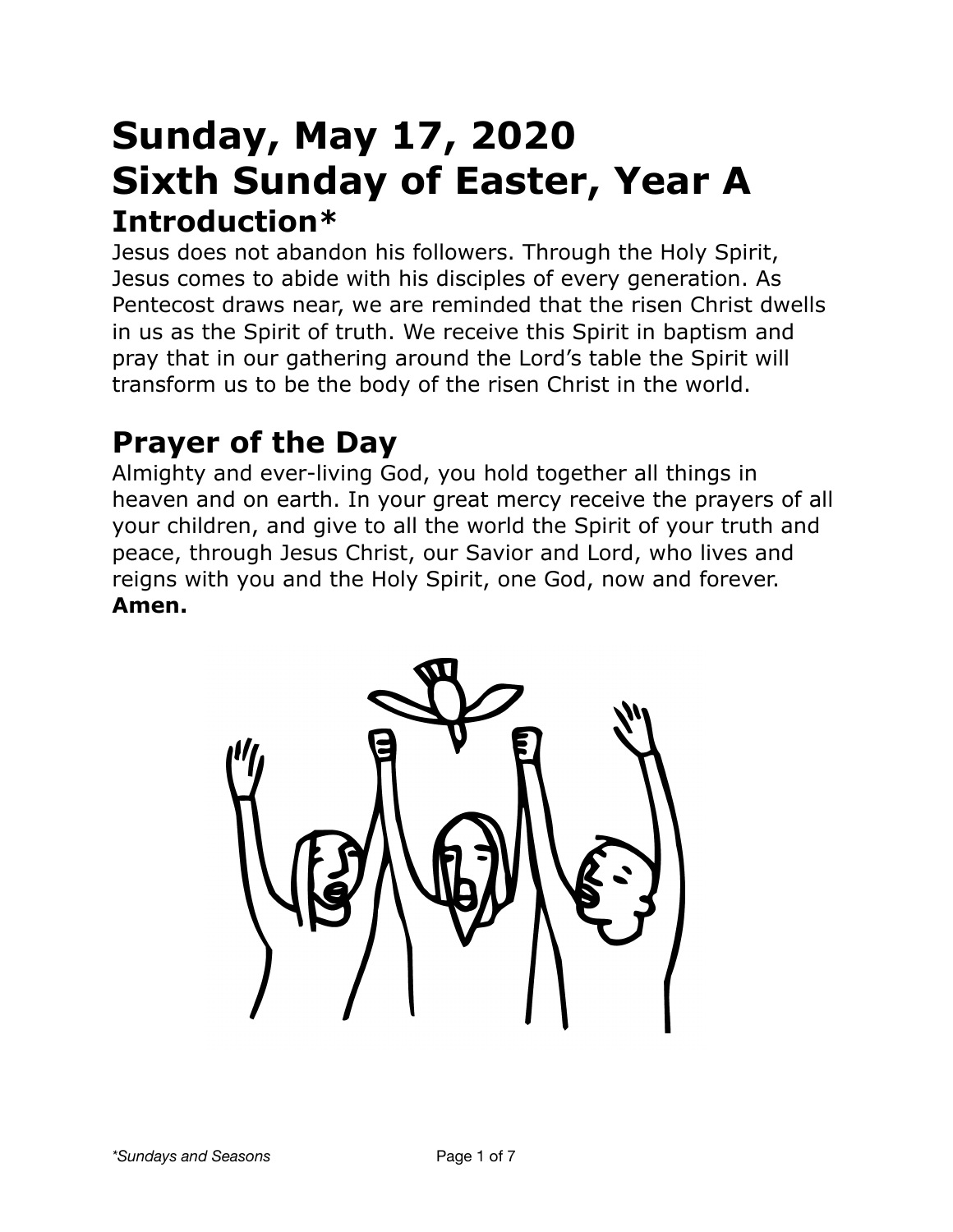## **First Reading: Acts 17:22-31**

*In Athens, Paul faces the challenge of proclaiming the gospel to Greeks who know nothing of either Jewish or Christian tradition. He proclaims that the "unknown god" whom they worship is the true Lord of heaven and earth who will judge the world with justice through Jesus, whom God has raised from the dead.* 

22Paul stood in front of the Areopagus and said, "Athenians, I see how extremely religious you are in every way. 23For as I went through the city and looked carefully at the objects of your worship, I found among them an altar with the inscription, 'To an unknown god.' What therefore you worship as unknown, this I proclaim to you. 24The God who made the world and everything in it, he who is Lord of heaven and earth, does not live in shrines made by human hands, 25nor is he served by human hands, as though he needed anything, since he himself gives to all mortals life and breath and all things. 26From one ancestor he made all nations to inhabit the whole earth, and he allotted the times of their existence and the boundaries of the places where they would live, 27so that they would search for God and perhaps grope for him and find him though indeed he is not far from each one of us. 28For 'In him we live and move and have our being'; as even some of your own poets have said,

'For we too are his offspring.'

29Since we are God's offspring, we ought not to think that the deity is like gold, or silver, or stone, an image formed by the art and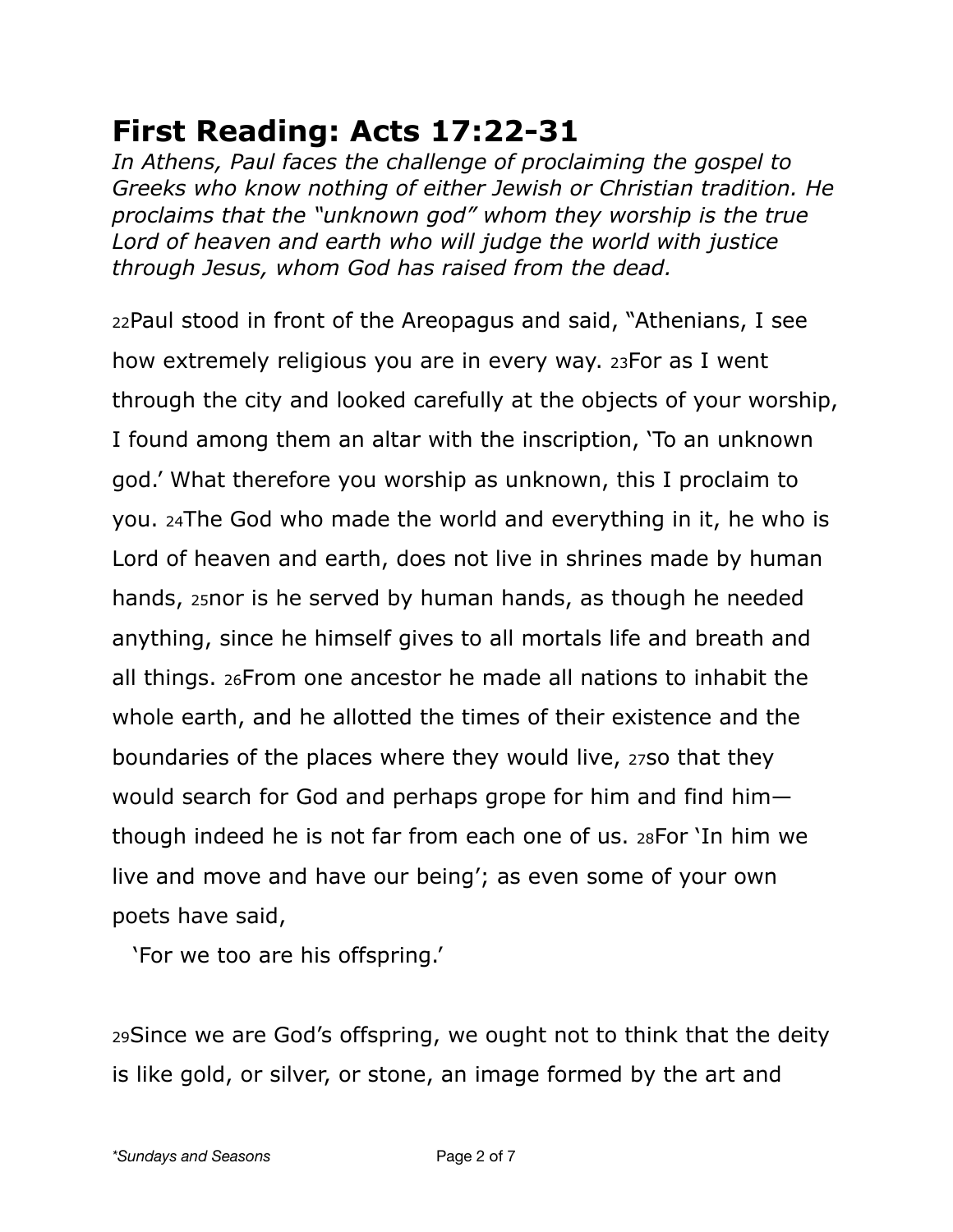imagination of mortals. 30While God has overlooked the times of human ignorance, now he commands all people everywhere to repent, 31because he has fixed a day on which he will have the world judged in righteousness by a man whom he has appointed, and of this he has given assurance to all by raising him from the dead."

*By chapter 10 of Acts, Luke has moved the Christian proclamation from Peter's role in Jewish Jerusalem to Paul's role in the wider Gentile world. In Athens today a commemorative plaque marks the traditional site of this speech of Paul. This Areopagus was nearby the Parthenon, the city's primary temple to Athena, and to the temples of other Greco-Roman deities. Paul's speech is framed to convince polytheists, Stoics, Epicureans, and admirers of classical poetry about the truth of Christ's resurrection.*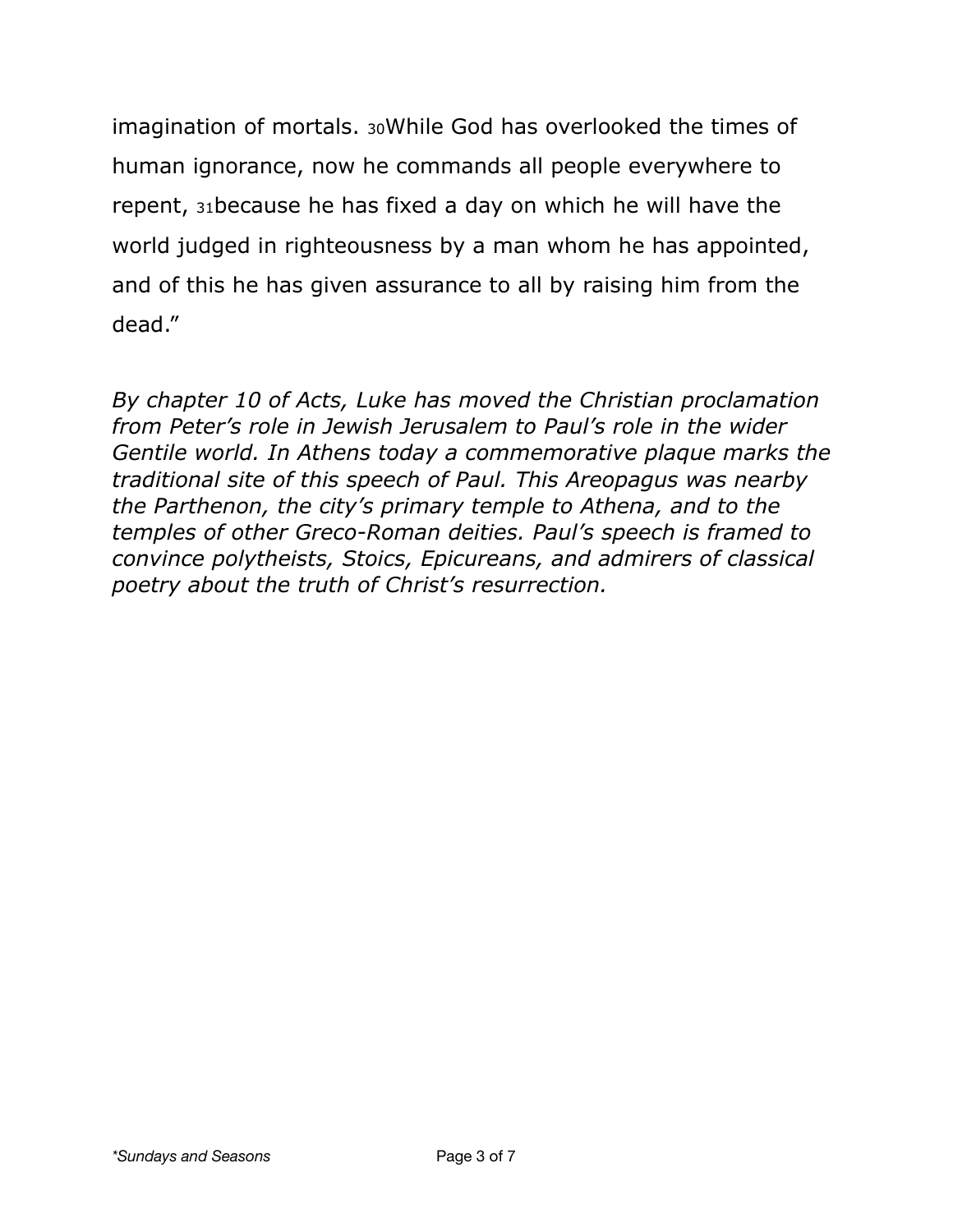## **Psalm: Psalm 66:8-20**

*Bless our God, you peoples; let the sound of praise be heard. (Ps. 66:8)*

 $8B$ less our  $\vert$  God, you peoples;

let the sound of  $\vert$  praise be heard.

<sup>9</sup>**Our God has kept us a- | mong the living and has not allowed our | feet to slip. R**

 $10$ For you, O God, have  $\vert$  tested us;

you have tried us just as sil- | ver is tried.

#### <sup>11</sup>**You brought us in- | to the net;**

#### **you laid heavy burdens up- | on our backs.**

 $12$ You let people ride over our heads; we went through  $\frac{1}{1}$  fire and water,

but you brought us out into a place  $\vert$  of refreshment.

### <sup>13</sup>**I will enter your house | with burnt offerings and will pay | you my vows—**

14those that I promised  $\vert$  with my lips

and spoke with my mouth when  $I_{\perp}$  was in trouble.

### <sup>15</sup>**I will offer you burnt offerings of fatlings with the | smoke of rams;**

#### **I will give you ox- | en and goats. R**

 $16$ Come and listen, all you  $\mu$  who believe,

and I will tell you what God has  $\vert$  done for me.

# <sup>17</sup>**I called out to God | with my mouth,**

#### **and praised the Lord | with my tongue.**

 $18$ If I had cherished evil  $\parallel$  in my heart,

the Lord would  $\vert$  not have heard me;

### <sup>19</sup>**but in truth | God has heard me**

#### **and has attended to the sound | of my prayer.**

 $20B$ lessed be God, who has not reject-  $\vert$  ed my prayer, nor withheld unfailing | love from me. **R**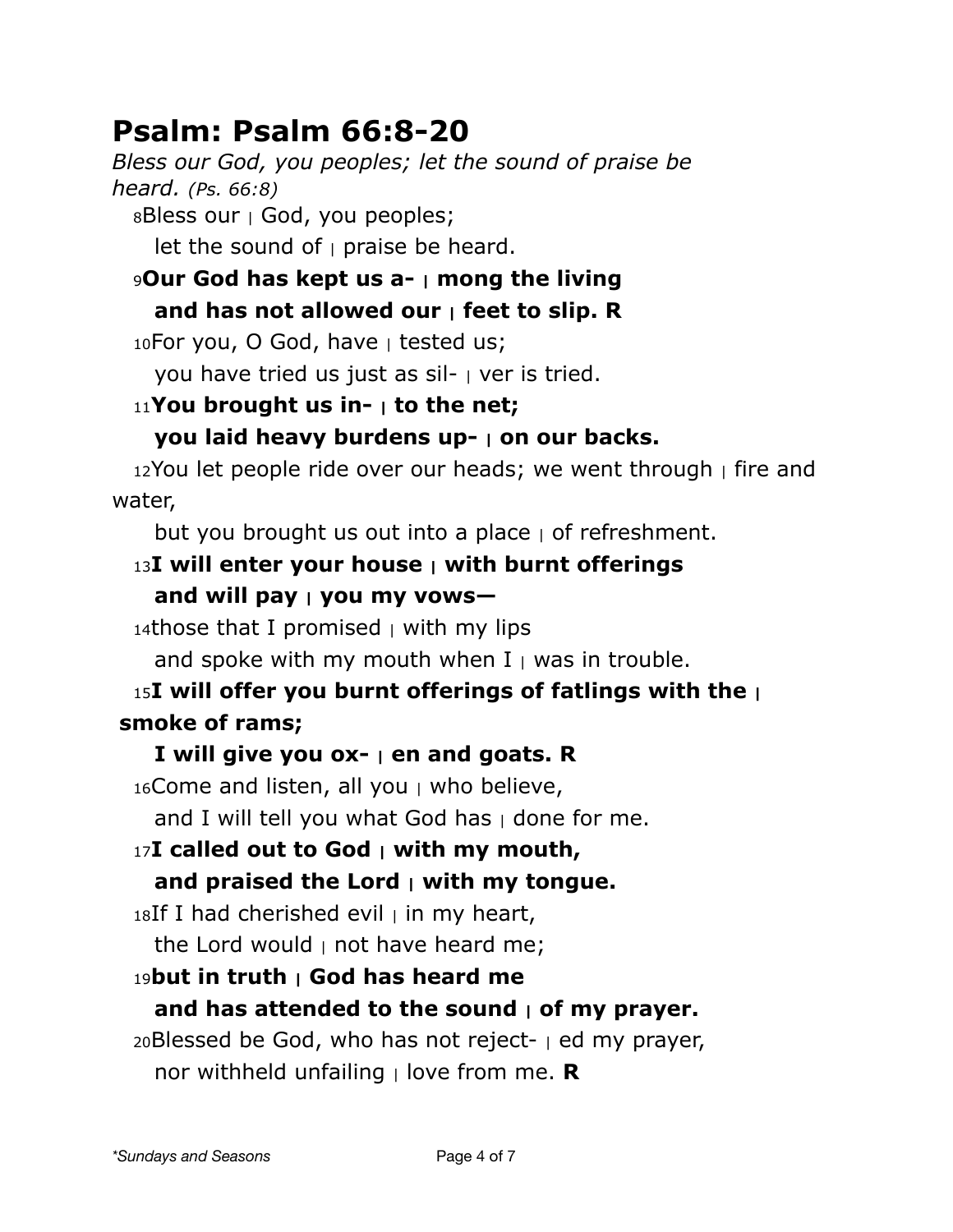## **Second Reading: 1 Peter 3:13-22**

*The author of 1 Peter encourages Christians to remain faithful even in the face of defamation and persecution. In baptism we are made clean to act in accordance with what is right.* 

13Who will harm you if you are eager to do what is good? 14But even if you do suffer for doing what is right, you are blessed. Do not fear what they fear, and do not be intimidated, 15but in your hearts sanctify Christ as Lord. Always be ready to make your defense to anyone who demands from you an accounting for the hope that is in you; 16yet do it with gentleness and reverence. Keep your conscience clear, so that, when you are maligned, those who abuse you for your good conduct in Christ may be put to shame. 17For it is better to suffer for doing good, if suffering should be God's will, than to suffer for doing evil. 18For Christ also suffered for sins once for all, the righteous for the unrighteous, in order to bring you to God. He was put to death in the flesh, but made alive in the spirit, 19in which also he went and made a proclamation to the spirits in prison, 20who in former times did not obey, when God waited patiently in the days of Noah, during the building of the ark, in which a few, that is, eight persons, were saved through water. 21And baptism, which this prefigured, now saves you—not as a removal of dirt from the body, but as an appeal to God for a good conscience, through the resurrection of Jesus Christ, 22who has gone into heaven and is at the right hand of God, with angels, authorities, and powers made subject to him.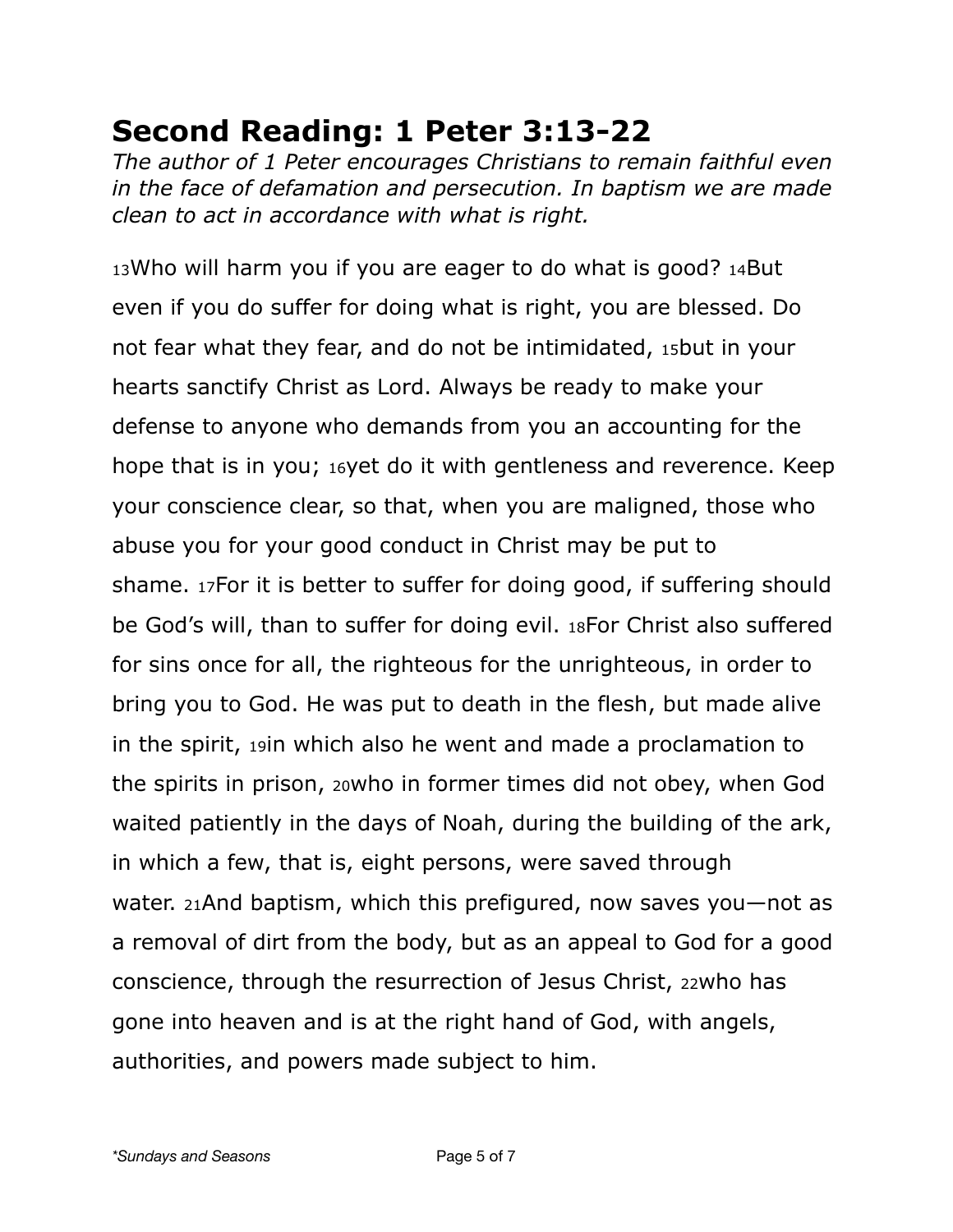*After a section describing first-century Greco-Roman household codes of behavior, the author of 1 Peter spoke of the probability of persecutions. The author's enigmatic comment about "the spirits in prison" assisted the medieval church in constructing its theories of purgatory and hell. The author's likening baptism to Noah's flood exemplifies the New Testament adoption of Old Testament narratives as Christian metaphor. The author clarifies that the flood is not literally a washing away, but rather a metaphor for the power of Christ's resurrection.*